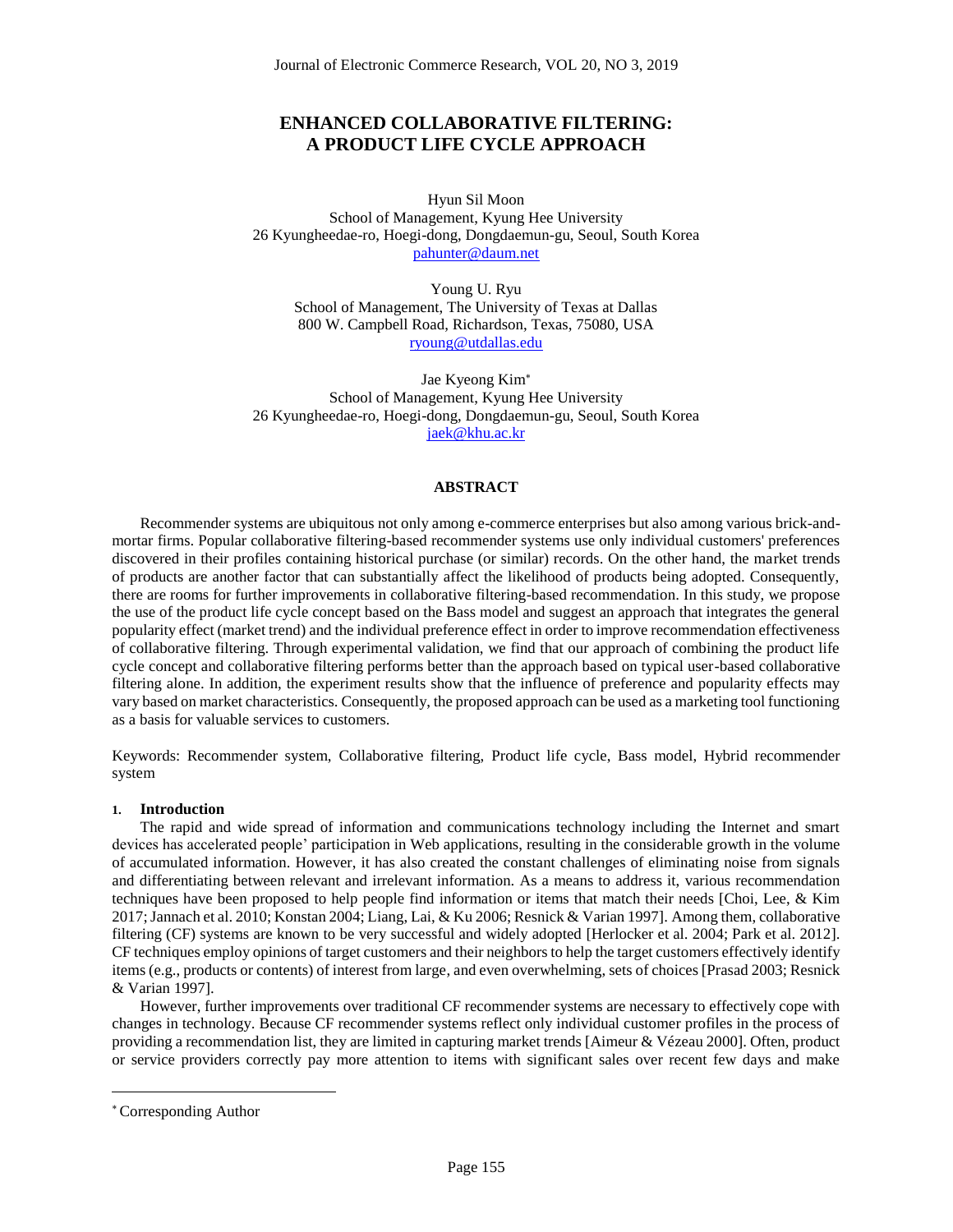decisions regarding marketing plans based on such recent data. However, traditional recommender systems do not consider these hot items because their sales records may be insignificant in customer profiles.

In order to accommodate this improvement and research need for recommender systems, we propose an approach characterized by the following properties. First, using the product life cycle (PLC) concept found in various theories of market trends, we estimate the *general popularity effect* that is an indication of how popular a product currently is in a given market. The general popularity effect plays a key role in deciding whether to increase or decrease the estimated probability of adoption by customers based on market trends. We use the Bass diffusion model [Bass 1969; Bass, Krishnam, & Jain 1994; Satoh 2001] to compute the general popularity effect. Second, based on popular CF techniques, we estimate the *individual preference effect* that is a measure of how attractive a product is to an individual customer. Finally, we integrate both the general popularity and individual preference effects into one measure for item recommendation. The sensitivity of market trends of products may vary considerably with product types and distribution channels (i.e., on-line vs. physical). Accordingly, our approach allows one to adjust the parameter that determines the relative importance of market trends compared with individual user preferences.

The general popularity effect measures an overall market-level global popularity of a product, regardless individual customers' differences. On the other hand, the individual preference effect reflects a specific customerlevel local popularity measure. Though the global popularity influences individuals' exposure to certain products, the individual preference effect is more critically influenced by the popularity locally observed among those who have similar tastes of the individual customer. Our goal is to properly mix both the global and local popularity effects into a single algorithm.

Using various data sets, we validate the proposed PLC-based approach compared with the typical CF. The experiment results over three different data sets indicate that the PLC-based approach achieves higher recommendation accuracy. Therefore, we claim our approach can provide effective marketing tools for marketers. We also expect that our study will provide a basis to expand the area of recommender systems studies to further improve recommendation quality.

## **2. Literature Review**

## 2.1. Product Life Cycle and Bass Model

A product life cycle (PLC) refers to a model that attempts to exploit the life stages of products. As time passes, the PLC conceptually has four phases: introduction, growth, maturity, and decline. Founded on this concept, the Bass diffusion model [Bass 1969] was developed to explain the market penetration of goods [Peres, Muller, & Mahajan 2010]. Not only does it explains the market growth, but also it attempts to predict when the customers will eventually adopt a product [Bass et al. 1994].

The models related to the Bass model focus not only on this diffusion process but also on the entire sales evolution of products because the graph of likelihood of adoption resembles that of the life stages of products in a market [Hollensen 2010; Steffens 2002]. For example, Dellarocas, Zhang, and Awad [2007] studied the value of online product reviews in forecasting sales based on the Bass model. In order to forecast a new product life cycle curve, Hu et al. [2018] proposed a curve fitting method based on the Bass model. Recent studies extend the diffusion study areas from retail markets to online and virtual markets such as the motion picture [Delre, Broekhuizen, & Bijmolt 2016] and social media [Franses 2015]. Sharp and Miller [2016] studied the diffusion of innovation for emerging technologies.

According to the Bass model, the probability of product adoption is affected by two factors: innovation and imitation. The innovation factor, mostly influenced by mass media communications, indicates that some people adopt a newly introduced product due to its novelty and innovativeness. The imitation factor, mostly influenced by wordof-month communications, indicates that people adopt an existing product because of other people's adoption of the product. In particular, the imitation effect of the Bass model is somewhat related to the collaborative filtering idea in that both consider a potential consumer's purchase behavior being affected by others.

In this study, we will predict the current diffusion position of a product (the PLC score) using the Bass model. The PLC score will be used as an estimation of the product's popularity effect on potential customers' purchasing decision. In other words, the PLC score measures how closely customers in a market follow the market trend. Next, based on the concept from typical user-based CF techniques, we will estimate a purchase likelihood score using customers' transaction histories. Because user-based CF techniques include neighbor transactions when generating recommendation lists, the proposed PLC-based method captures the preference effects of customers, too. In other words, our method uses not only general market trends of a product but also individual customers' purchase likelihood scores that are their probabilities of adopting the product regardless of its market trend. Consequently, we propose a hybrid approach that incorporates market trends in a CF-based recommender system.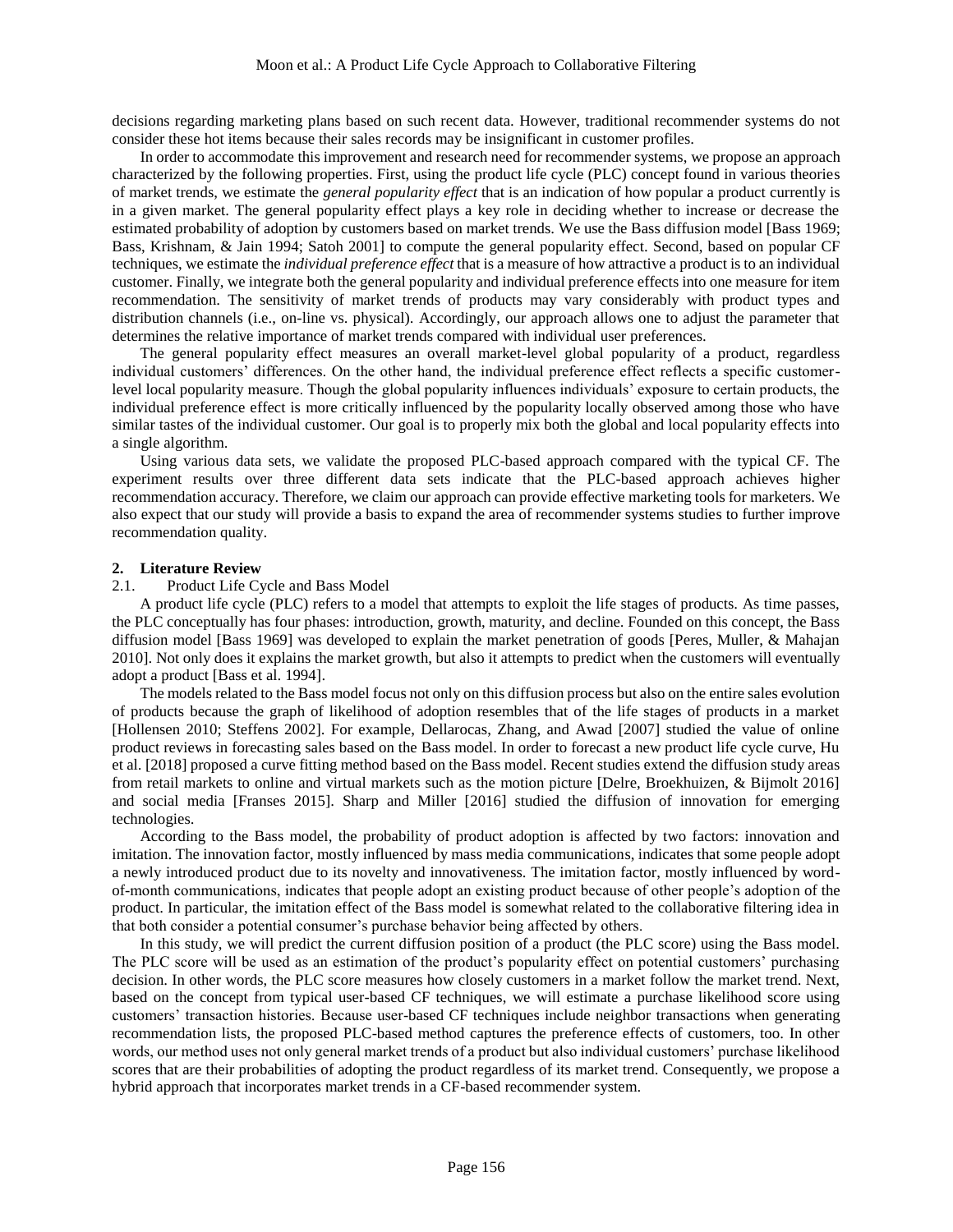## 2.2. Recommender Systems

Recommendation techniques based on the concept of personalization have received considerable attention in recent years [Adomavicius & Tuzhilin 2005; Garcia-Molina, Koutrika, & Parameswaran 2011; Mulvenna, Anand, & Büchner 2000; Murthi & Sarkar 2003]. Personalization techniques attempt to present only relevant information directly related to users' preferences. According to Garcia-Molina et al. [2011], there are three types of personalization: *information search*, *recommendation*, and *personalized advertisement*. When a user explicitly makes a query based on his/her information need, an information search system (e.g., a search engine) conducts operations in two separate stages: filtering out irrelevant information from a pool of information (a filtering stage) and providing the results ranked in the order based on how well they match the query (a ranking stage). However, recommendation techniques typically do not require an explicit query from users. They provide advice within a domain based on precise models for inferring users' preferences. Personalized advertisement techniques are similar to recommendation techniques but are distinguished because the objects presented to users are commercial advertisements and detailed financial considerations determine their order of priority.

Among these techniques, we focus on recommendation because both users and service providers benefit from them. For users, recommendation techniques can simplify decision-making processes and help them discover goods that were unknown to them. For service providers, they function as a valuable marketing tool. For example, service providers can automatically conduct viral marketing by utilizing recommendation techniques. Service providers can also engage in cross-selling marketing through recommendations. Over the last several decades, various recommendation techniques have been studied to help users find items that match their needs [Hanani, Shapira, & Shoval 2001; Jannach et al. 2010; Konstan 2004; Resnick & Varian 1997]. In particular, many researchers have studied the practical use of recommendation techniques in the real world in the form of recommender systems. The most successful recommender systems are generally known as collaborative filtering (CF) systems that have been developed and improved over the last decade based [Goldberg et al. 1992; Herlocker et al. 2004; Park et al. 2012]. CF techniques employ the purchase records of target users and their neighbors to effectively identify products of interest from large sets of choices [Resnick et al. 1994; Resnick & Varian 1997]. Because CF techniques can help not only online users but also traditional shoppers find relevant information and purchase products in a personalized environment, the application domains of recommender systems have been recently expanded to traditional marketplaces such as department stores, exhibitions, and tourism contexts [Kim, Ryu, & Kim 2012; Moon, Kim, & Ryu 2013].

However, improvements over traditional recommender systems are necessary to address changes in technology. First, traditional CF-based recommender systems use only user profiles in the process of providing recommendation lists, while ignoring market trends that can be often easily obtained [Aimeur & Vézeau 2000; Nguyen & Ricci 2008]. Moreover, they ignore the availability of products varying over time; thus, they may recommend products that are no longer available. In some markets, such as electronics, these limitations tend to create poor recommendations because of rapid changes in product trends. Second, marketers generally make decisions on marketing plans emphasizing recent sales trends of items. Therefore, they want recommender systems to recommend those currently popular items to maximize their sales volume. However, traditional recommender systems do not consider these hot items seriously because their sales may be insignificant when long-term user profiles are analyzed. Finally, although the domains of recommender systems have gradually expanded from online to physical marketplaces, it is difficult to find studies addressing such multiple domains [Berkovsky, Kuflik, & Ricci 2008; Jessenitschnig & Zanker 2009; Walter et al. 2012]. It would be desirable for recommender systems that are tested to be effective regardless of types of marketplace.

#### **3. PLC-based Recommendation**

The product life cycle (PLC)-based recommendation system captures two forces influencing potential customers' attention to specific products. The *general popularity effect* is a measure of an overall market-level global popularity measure of a product, regardless individual customers' differences. On the other hand, the *individual preference effect* reflects a specific customer-level local popularity measure. Though the global popularity influences individuals' exposure to certain products, the individual preference effect is more critically influenced by the popularity locally observed among those who have similar tastes of the individual customer. Our goal is to proper mix both the global and local popularity effects into a single algorithm.

Figure 1 summaries the procedure of combining the customer-level local popularity measure and the overall market-level global popularity measure. First, because customers have personal preferences for products regardless of the market trends, we attempt to estimate their preferences based on neighbor purchase records. To this end, we adopt the user-based CF method. The main idea of this method is that neighbors who had similar tastes in the past still have tastes similar with those of the target customer. In other words, to estimate the preference effects of customers, we use the purchase records of *k* like-minded neighbors and calculate the purchase likelihood scores of products. Second, to estimate the popularity effect of products that are in the purchase records of neighbors, we first estimate the current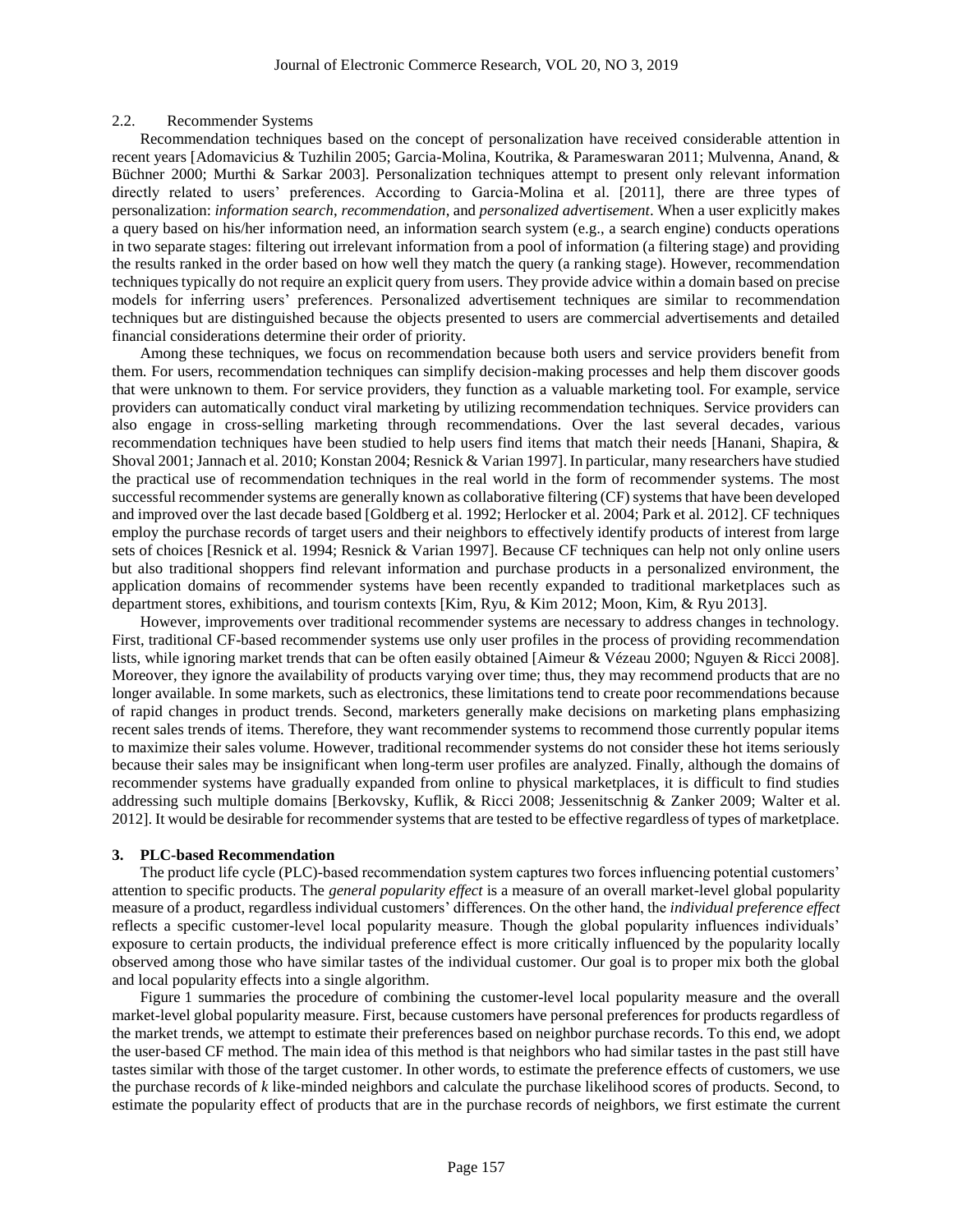positions of the products in their life cycles at the time the recommendation is requested. Then, based on the positions of the products in their life cycles, we calculate their product life cycle scores. Finally, as a type of hybrid approach, we combine these scores into the recommendation scores. Because recommendation scores are assumed to be the probabilities of adoption of products, we will recommend *n* products that belong to the top-*n* recommendation scores.



Figure 1. The Overall Procedure

#### 3.1. Estimation of the Individual Preference Effect

To estimate the individual preference effect, we use the typical customer-based collaborative filtering (CF) algorithm. The process of customer-based CF has three steps: profile generation, neighborhood formation, and estimating the purchase likelihood score. For each customer *i*, an interest profile  $r_{i,h,t}$  for the product *h* at time *t* is defined as

$$
r_{i,h,t} = \begin{cases} 1 & \text{if user } i \text{ purchased product } h \text{ at or before } t, \\ 0 & \text{otherwise.} \end{cases}
$$

The essence of CF is to gather information from neighbors whose purchase records are similar to the target customer. To find the best-*k* neighbors for target customer *i*, we calculate the similarity score between *i* and potential neighbor *j* at time *t* using the following correlation index [Herlocker et al. 2004]:

$$
\text{sim}(i, j, t) = \frac{\sum_{h \in H} (r_{i,h,y} - \overline{r}_{i,t})(r_{j,h,t} - \overline{r}_{j,t})}{\sqrt{\sum_{h \in H} (r_{i,h,t} - \overline{r}_{i,t})^2 \sum_{h} (r_{j,h,t} - \overline{r}_{j,t})^2}}
$$

with

$$
\overline{r}_{i,t} = \sum_{h \in H} r_{i,h,t} / |H| \text{ and } \overline{r}_{j,t} = \sum_{h \in H} r_{j,h,t} / |H|,
$$

where  $H$  is the set of all products under consideration. The best- $k$  neighbors of target customer  $i$  are those potential neighbors whose similarity scores belong to top *k* among all customers. Finally, we estimate customer *i*'s the purchase likelihood score (PLS) for product *h* as [Adomavicius & Tuzhilin 2005]:

<span id="page-3-0"></span>
$$
\text{PLS}(i, h, t) = \alpha \frac{\sum_{j \in J} (\text{sim}(i, j, t) \cdot r_{j, h, t})}{\sum_{j \in J} \text{sim}(i, j, t)},
$$
\n(1)

where *J* is the set of best-*k* neighbors and *α* is a scale parameter ( $0 \le a \le 1$ ). Using this scale parameter, we control the degree of reflection between the individual preference and general popularity effects. However, since domains have different characteristics such as variations in market trend sensitivity, an appropriate value should be found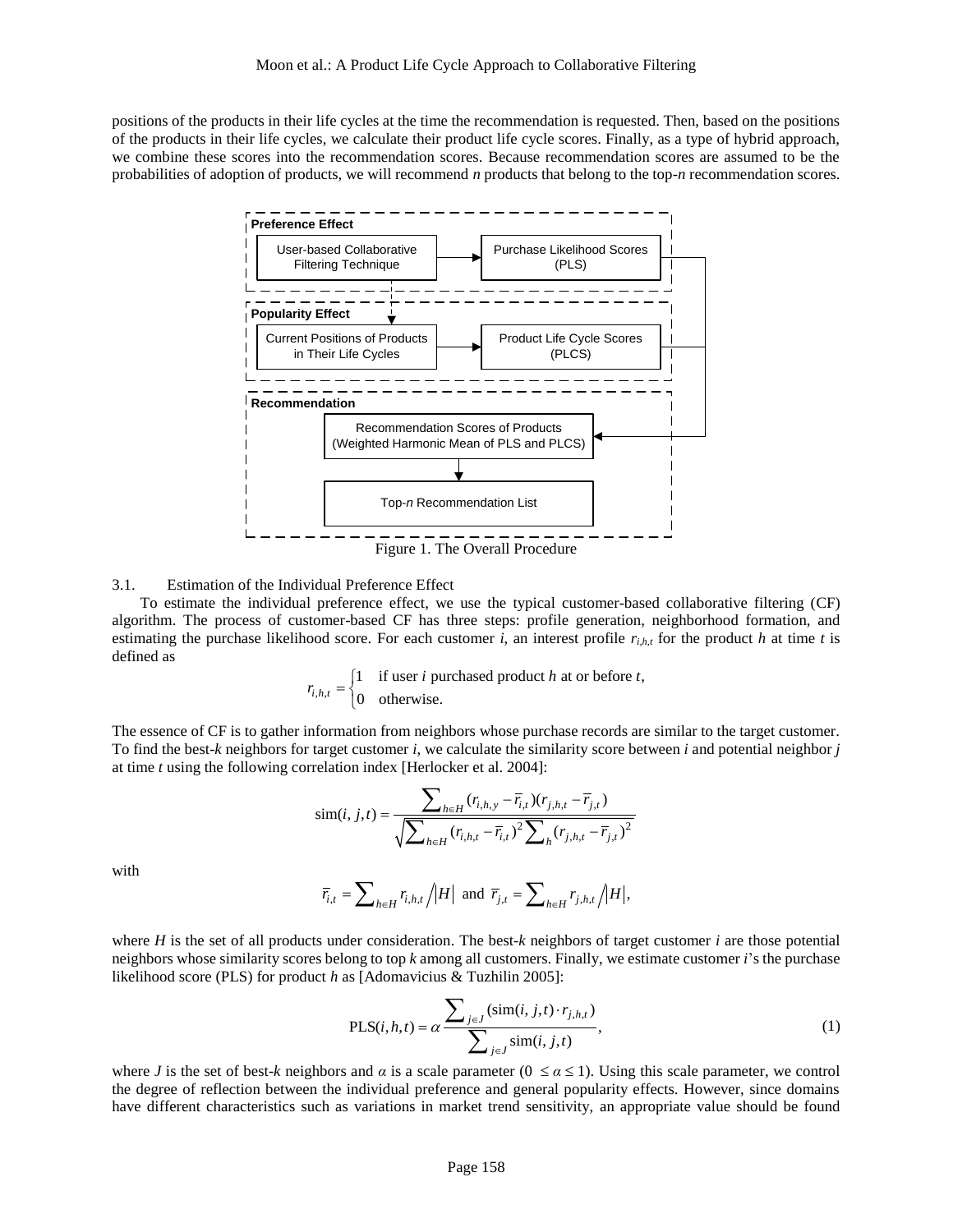empirically for each problem domain. We will determine the parameter value for each domain through experimentation.

3.2. Estimation of the General Popularity Effect

To obtain the general popularity effect of a product, we first measure the product's current position in its life cycles. A product's position in its life cycle is estimated by the Bass model [Bass 1969; Bass et al. 1994]. The Bass model for product *h* is formulated as follows:

$$
f_h(t) = \left[ p_h + \frac{q_h}{m_h} N_h(t) \right] \left[ 1 - F_h(t) \right],
$$

where  $m_h$  is the size of product *h*'s customer base (i.e., the total number of current and potential customers);  $N_h(t)$  is the number of customers who have purchased *h* until time *t*;  $p_h$  is the coefficient of innovation;  $q_h$  is the coefficient imitation or *popularity*;  $f_h(t)$  is the likelihood (i.e., probability) of adoption of *h* at time *t*; and  $F_h(t)$  is the cumulative probability of adoption of *h* at time *t*.

From this, we obtain the product life cycle score (PLCS) of product *h* at time *t* with:

<span id="page-4-1"></span>
$$
PLCS(h,t) = \begin{cases} (1-\alpha)f_h(t) & \text{if } q_h \ge p_h, \\ 0 & \text{otherwise,} \end{cases}
$$
 (2)

where  $\alpha$  is a scale parameter ( $0 \le \alpha \le 1$ ). Here, we only adopt the general popularity effect when the coefficient of popularity  $(q_h)$  is greater than or equal to the coefficient of innovation  $(p_h)$ . If a product is sold mostly to early adopters who intend to test its innovativeness, it should not be recommended to customers in general. Instead, a product should be recommended to general customers if it is sold to people mainly due to its popularity. It coincides with the underlying assumption of CF-based recommendation [Herlocker et al. 2004] in part: A customer is likely to adopt a product when it is popular among his or her acquaintances.

Without this heuristic, an alternative product life cycle score of product *h* at time *t* would be:

<span id="page-4-0"></span>
$$
PLCS'(h,t) = (1-\alpha)f_h(t).
$$
 (2')

We further empirically verified that the use of PLCS' of  $(2)$  in place of PLCS of  $(2)$  resulted in substantially worse recommendations in experiments with real world data sets used for this study.

To estimate  $f_h(t)$ , we must predict three coefficients:  $p_h$ ,  $q_h$ , and  $m_h$ . They can be simply estimated with the ordinary least square (OLS) regression method from the following equation [Bass 1969]:

$$
n_h(t) = p_h m_h + (q_h - p_h) N_h(t-1) - \frac{q_h}{m_h} \Big[ N_h(t-1) \Big]^2
$$
  
=  $a_1 + a_2 N_h(t-1) - a_3 \Big[ N_h(t-1) \Big]^2$ ,

where  $n_h(t)$  is the number of customers who adopt h at time t. That is,  $n_h(t) = f_h(t)m_h$  and  $N_h(t) = F_h(t)m_h$ . Here we have estimated values of the coefficients,

$$
\hat{m}_h = \frac{-\hat{a}_2 - \sqrt{\hat{a}_2^2 - 4\hat{a}_1\hat{a}_3}}{2\hat{a}_3}, \ \ \hat{p}_h = \frac{\hat{a}_1}{\hat{m}_h}, \ \text{and} \ \ \hat{q}_h = \hat{p}_h + \hat{a}_2. \tag{3}
$$

We call this method of coefficient estimation *the basic OLS method*.

The Bass model's probability function is a continuous function and thus the use of the basic OLS method could result in inaccurate parameters for discrete adoption cases. To address this issue, Satoh [2001] suggested a discrete Bass model:<br>  $\frac{N_h(t+1) - N_h(t-1)}{2} = p_h m_h + \frac{q_h - p_h}{2} [N_h(t+1) + N_h(t-1)] - \frac{q_h}{m_h} N_h(t+1) N_h(t-1).$ Bass model:

$$
\frac{N_h(t+1) - N_h(t-1)}{2} = p_h m_h + \frac{q_h - p_h}{2} \Big[ N_h(t+1) + N_h(t-1) \Big] - \frac{q_h}{m_h} N_h(t+1) N_h(t-1).
$$

For the estimation of the coefficients, the OLS regression is performed on the following:  
\n
$$
N_h(t+1) - N_h(t-1) = a_1 + a_2 \left[ N_h(t+1) + N_h(t-1) \right] - a_3 N_h(t+1) N_h(t-1)
$$

and we get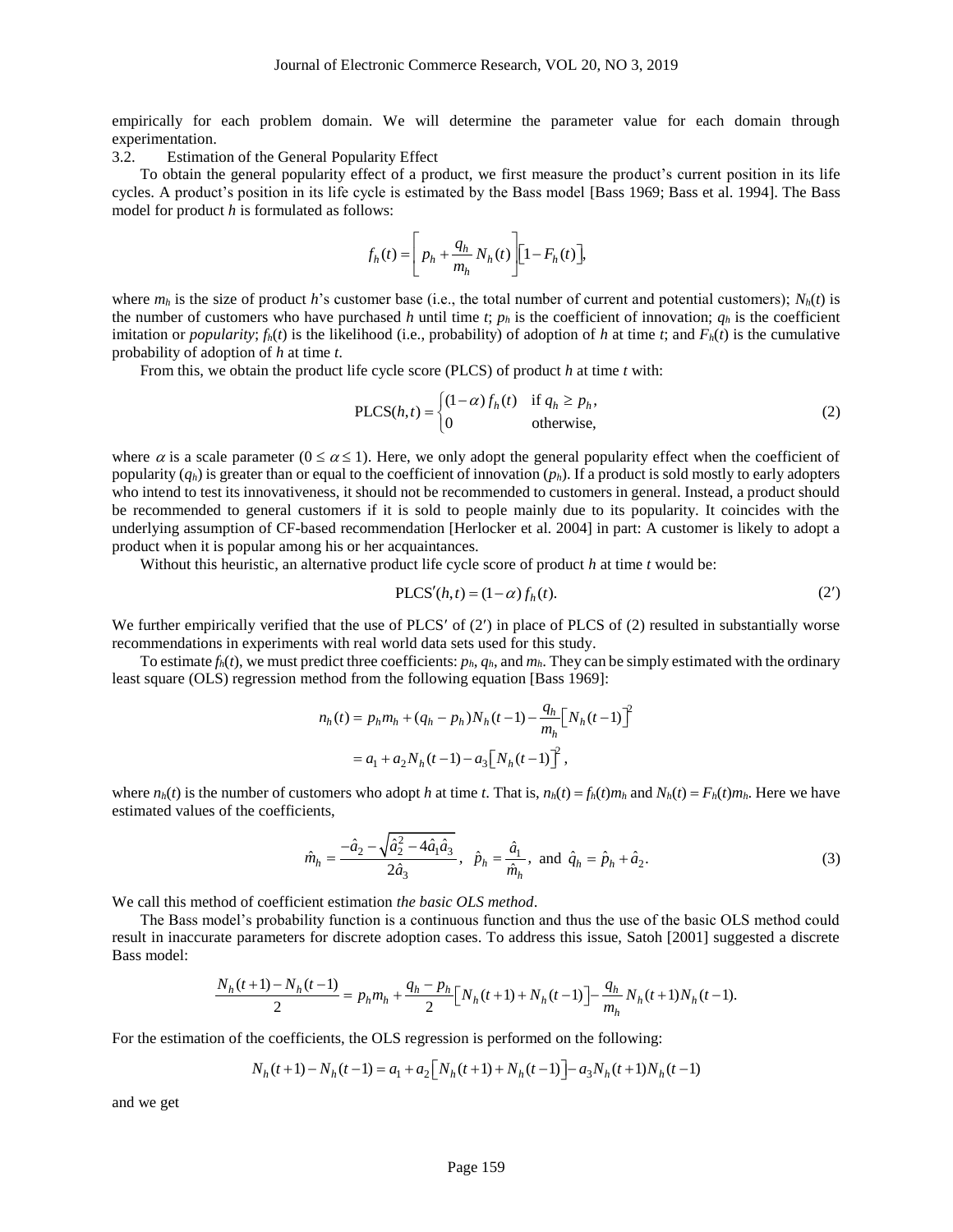$$
\hat{m}_h = \frac{-\hat{a}_2 - \sqrt{\hat{a}_2^2 - \hat{a}_1 \hat{a}_3}}{\hat{a}_3}, \ \hat{p}_h = \frac{\hat{a}_1}{2\hat{m}_h}, \text{ and } \ \hat{q}_h = \hat{p}_h + \hat{a}_2. \tag{4}
$$

We call this method of coefficient estimation *the Satoh method*.

3.3. Top-*n* Recommendation

The last stage of the proposed PLC-based recommendation approach involves generating a recommendation list for the target customer. For recommendation list generation, we first calculate the recommendation score of product *h* for customer *i* at time *t* as the harmonic mean of PLS and PLCS:

<span id="page-5-0"></span>
$$
RS(i, h, t) = \frac{2}{1/PLS(i, h, t) + 1/PLCS(h, t)}.
$$

We generate a top-*n* recommendation list of products based on recommendation scores. A higher recommendation score means a higher probability that a customer will purchase the product. Therefore, we sort the products in descending order according to their recommendation scores and return *n* products with the highest recommendation scores.

#### **4. Empirical Evaluations**

#### 4.1. Data Sets and Experiment Design

We used three data sets for the experiments, which are for mobile images and cosmetics products. The data sets include customer identification numbers, purchased items (images or cosmetics), and transaction timestamps. The data sets were collected by a leading mobile service provider in Korea, a cosmetics manufacturing firm running its own retail stores in Korea, and a major online retailer of cosmetics and beauty products in the USA. Because both the mobile and cosmetics product markets are easily affected by content trends, our data sets are appropriate for validation of the proposed approach.

Table 1 includes detailed descriptions of the data sets. Durations of periods of the data sets are a week for the mobile data set, a month for the offline retail cosmetics data set, and two months for the online cosmetics data set. The first period of the offline retail cosmetics data set contains data for the first four months because they are substantially smaller than those of subsequent months. In our study, we adopted a standard evaluation design for *timebased experiments* [Herlocker et al. 2004]. Each data set was divided into a training set containing approximately the first 70% of the entire data set and a test set containing all the remaining 30% data. The training data were used as the basis to configure the proposed method and the benchmark system (a user-based CF). The test data were used to evaluate the performance. To estimate the coefficients, most studies related to the Bass model suggest that there should be at least 10 time periods [Bass et al. 1994; Peres et al. 2010]. Therefore, the training data sets were further divided into 10 time periods for the purpose of coefficient estimation.

|                                | Mobile Data    | Offline Retail Cosmetics Data | <b>Online Cosmetics Data</b> |  |
|--------------------------------|----------------|-------------------------------|------------------------------|--|
| Category                       | on-line        | off-line                      | on-line                      |  |
| Timespan                       | 3 months       | $14*$ months                  | 24 months                    |  |
| <b>Dates</b>                   | June-Aug. 2004 | Oct. 2006–Nov. 2007           | June 2012-May2014            |  |
| Duration of a period           | 1 week         | 1 month                       | 2 months                     |  |
| No. of periods                 | 13             | $11*$                         | 12                           |  |
| No. of customers               | 422            | 236,664                       | 8,162                        |  |
| Avg. purchases per<br>customer | 10.5284        | 10.79681                      | 4.717471                     |  |
| No. of products                | 160            | 1.863                         | 3.701                        |  |
| Avg. sales per product         | 27.7687        | 1371.56                       | 10.40367                     |  |
| No. of transactions            | 4.443          | 2,555,217                     | 38,504                       |  |

# Table 1. Data Characteristics

\* The first period covers the first four months, while the second to the eleventh periods cover one month each. It is because the first four months include substantially less data than subsequent months.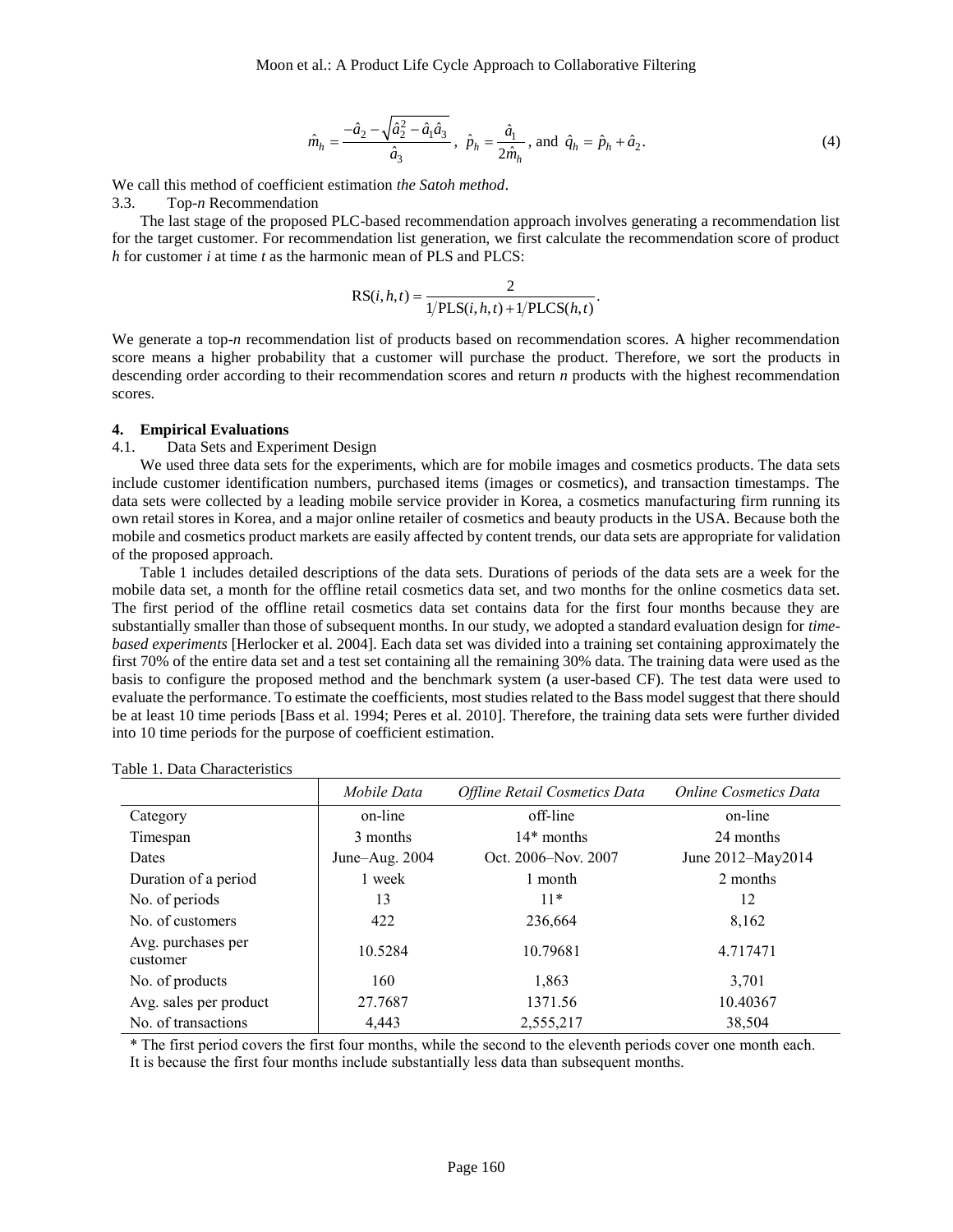For the evaluation of performance, well-known precision and recall metrics are available [Herlocker et al. 2004; Sarwar et al. 2000]:

recall (*R*) = 
$$
\frac{\text{Number of recommended products among those purchased, Number of purchased products}}{\text{Number of purchased products among those recommended, Number of recommended products}}.
$$

Precision and recall metrics, however, may independently have biases based on the top-*n* set size (for precision) or the test set size (for recall). Therefore, we adopted the popular *F*-1 metric

$$
F-1=\frac{2}{1/P+1/R},
$$

which is commonly used in information retrieval and recommender systems research [Herlocker et al. 2004]. 4.2. Preliminary Experiments for Parameter Value Selections

Before performing the experiments to measure accuracy, we determined the ideal values of system parameters using the training data. These parameters include

1. the number of recommended items (i.e., the value of *n* in the top-*n* recommendation),

- 2. the number of nearest neighbors (i.e., the value of *k* in the best-*k* neighbors of CF), and
- 3. the scale parameter  $(\alpha)$ .

To select the *n* value, we randomly chose 20 pairs of  $k$  and  $\alpha$  values. Then, we performed preliminary experiments using the training data sets. We found that  $n = 10$  for the first two data sets and  $n = 5$  for the third data set were acceptable values. Then, with these *n* values, we performed further preliminary experiments with the training data sets to choose  $k$  and  $\alpha$ . For the neighborhood size  $k$ , we had to consider the total customer bases of the three data sets (i.e., 422, 236664, and 8162, respectively) so that the *k* value for the first data set had to be smaller than those for the second and the third data sets. For  $\alpha$ , we considered values of 0.1 to 0.9 with the increment of 0.1. The preliminary experiments (with  $n = 10$  for the first two data sets and  $n = 5$  for the third data set) were done for various combinations of k and  $\alpha$ . After the preliminary experiments, we selected  $k = 14, 300$ , and 80, respectively, and  $\alpha = 0.3, 0.9,$  and 0.2, respectively, for the first mobile data, the second retail cosmetics data, and the third online cosmetics data sets. When the CF and the proposed method did not agree on parameter values giving the best accuracy, we checked parameter values giving the next best accuracy until the parameters of the CF and the proposed methods agree. 4.3. Experiment Results

After obtaining the parameter values for experiments, using the training data, we built the benchmark CF system and two systems based on the proposed algorithm, one with the basic OLS method of Equation [\(3\)](#page-4-0) and the other with Satoh method of Equation [\(4\)](#page-5-0). The recommendation performance was measured by comparing the recommendations suggested by the systems and the actual purchase data in the testing data. The overall performance results are in Figure 2, where CF indicates the result of the benchmark CF system, OLS indicates the result of the proposed approach with the basic OLS method of PLC coefficient estimation, and SAT indicates the result of the proposed approach with the Satoh's discrete method of coefficient estimation.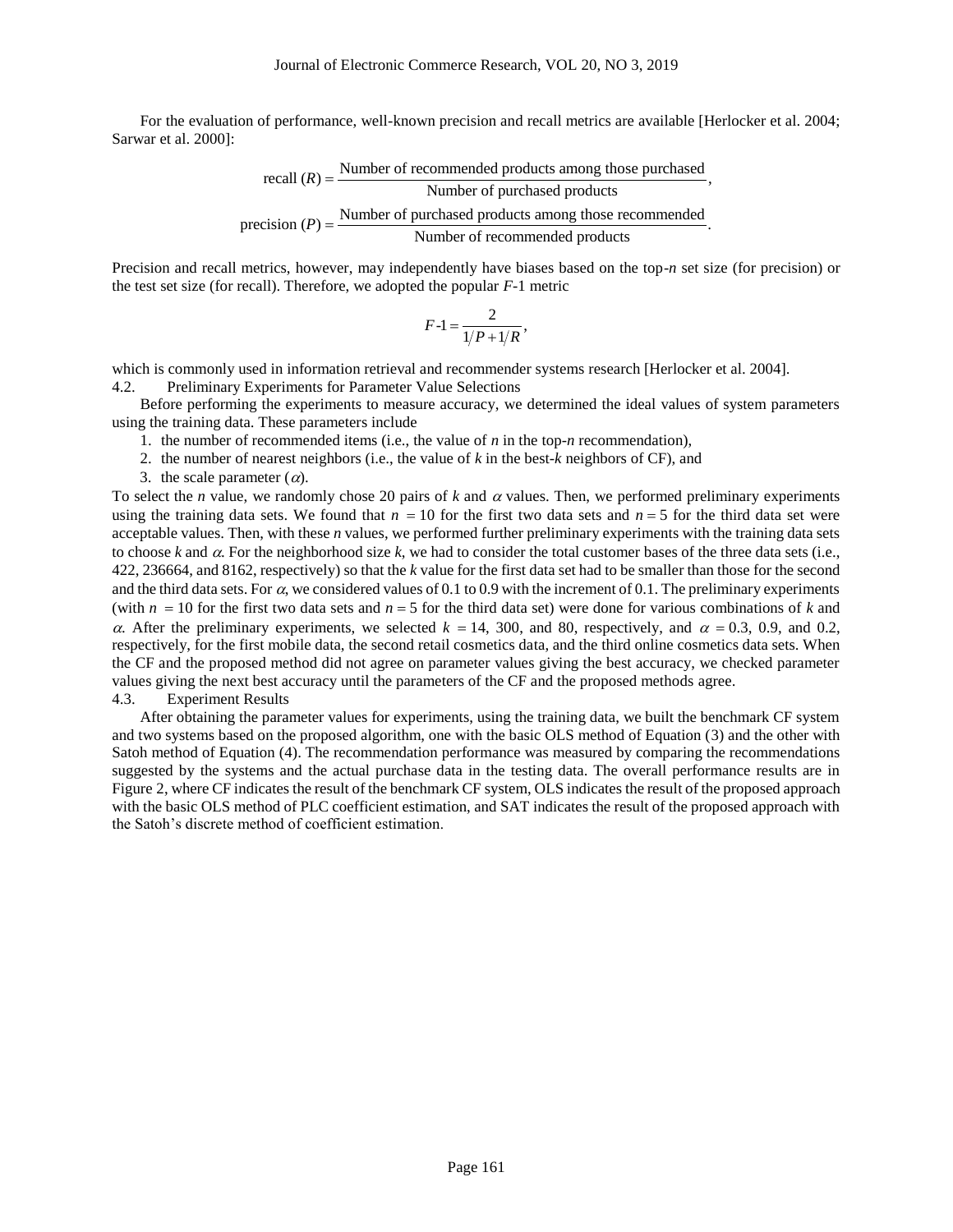

Moon et al.: A Product Life Cycle Approach to Collaborative Filtering

(c) Online Cosmetics Data Figure 2. Comparison of Overall Accuracy

|                       | Method $l(i)$ | Method $2(i)$ | Mean Difference $(i - j)$ | <i>Std Err</i> | Sig. |
|-----------------------|---------------|---------------|---------------------------|----------------|------|
| Mobile Data           | <b>CF</b>     | <b>OLS</b>    | $-.00555$                 | .00017         | .000 |
|                       | CF            | <b>SAT</b>    | $-.01718$                 | .00027         | .000 |
|                       | <b>OLS</b>    | <b>SAT</b>    | $-.01163$                 | .00030         | .000 |
| Retail Cosmetics Data | CF            | <b>OLS</b>    | $-.00699$                 | .00025         | .000 |
|                       | CF            | <b>SAT</b>    | $-.00800$                 | .00026         | .000 |
|                       | <b>OLS</b>    | <b>SAT</b>    | $-.00101$                 | .00031         | .003 |
| Online Cosmetics Data | CF            | <b>OLS</b>    | $-.00181$                 | .00004         | .000 |
|                       | CF            | <b>SAT</b>    | $-.00157$                 | .00005         | .000 |
|                       | <b>OLS</b>    | <b>SAT</b>    | .00024                    | .00005         | .000 |

As shown in Figure 2, the proposed approach exhibited higher accuracy than the CF system. Between the PLC coefficient estimation methods of the proposed approach, the Satoh method showed higher accuracy for the mobile data and the retail cosmetics data sets, whereas the OLS method showed marginally higher accuracy for the online cosmetics data set. However, the differences between the OLS and the SAT methods for the retail cosmetics data and the online cosmetics data sets were negligible, though the SAT method resulted in much better performance for the mobile data set. Thus, we conclude that the proposed approach with the SAT method should be the finally chosen algorithm. In addition, a one-way analysis of variance (ANOVA) was conducted to examine the difference among the three methods. The result showed that *F*-1 scores of the three models were significantly different (Mobile data: *F* = 13.17, *p* < 0.01; Retail Cosmetics data: *F* = 508.757, *p* < 0.01; Online Cosmetics data: *F* = 851.444, *p* < 0.01). The detailed result is shown in Table 2.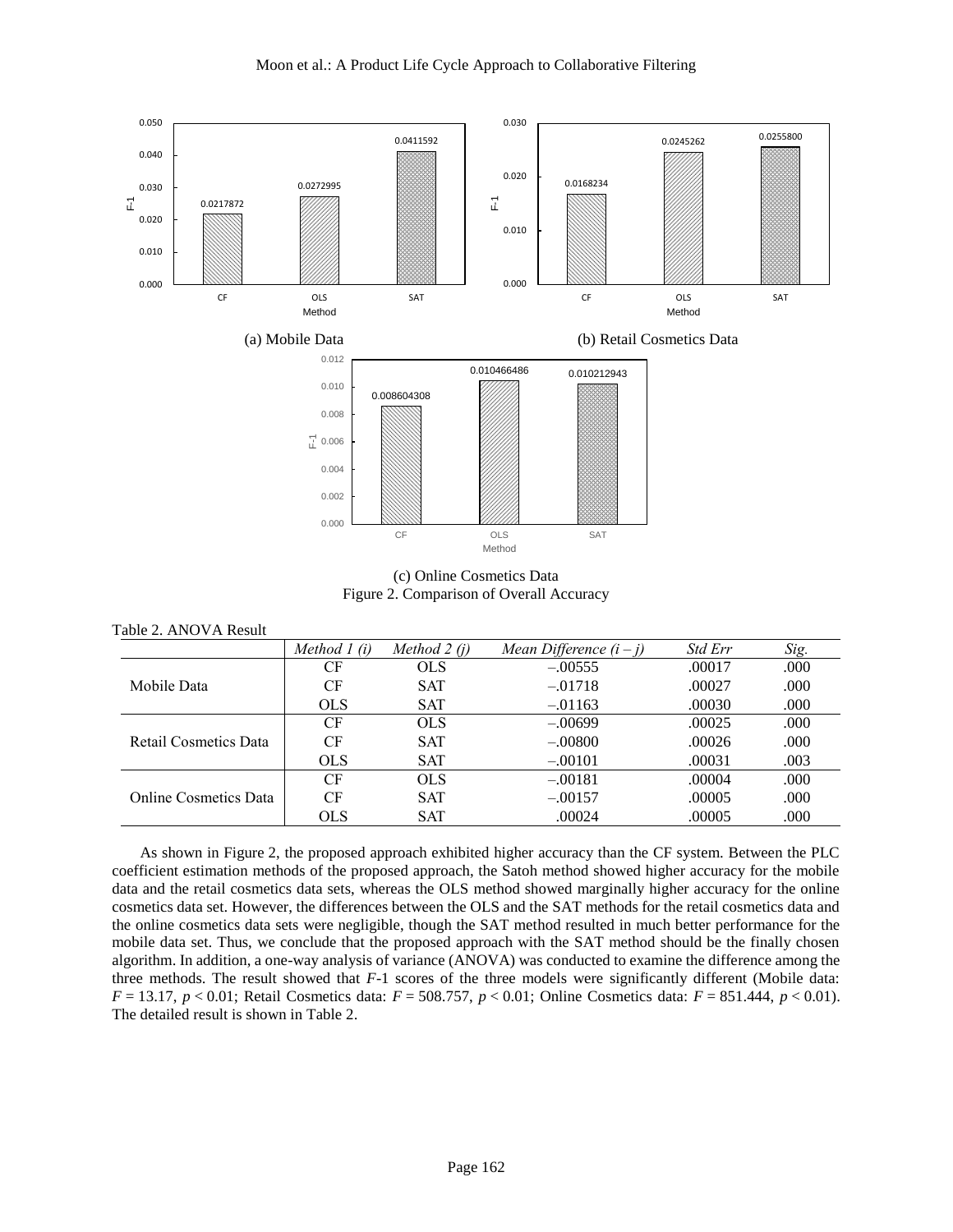#### 4.4. Sensitivity of Experiment Parameters

The selected parameters for the previously presented experiment results may not be the best because they were chosen from the training data sets only. In order to see their overall effects, we performed additional experiments with the training and testing data sets.

First, to see the effect of neighborhood sizes, we conducted experiments with varying neighborhood sizes from 1 to 300 with the increment of 9 or 10. For the customer-based CF technique, the neighborhood size is known to influence performance measured as the required computation time and the recommendation accuracy [Herlocker et al. 2004; Konstan 2004; Sarwar et al. 2000]. For the PLC-based approach that includes a CF step, the neighborhood size also played a key role in modulating the individual preference effects for the target customers. The experiment result is shown in Figure 3. As shown in the Figure, the proposed approach exhibited better performance at almost every neighborhood size setting, regardless of the estimation methods used. In general, once a recommender system achieved a high accuracy with a certain neighborhood size, increasing the size did not improve the accuracy. However, in experiments with the cosmetics data set, the accuracy values consistently increased up to the neighborhood size of 300 because the retail cosmetics data set included a large number of customers (i.e., 236,664). Our additional experiments showed that beyond the neighborhood size of 400, there was no improvement with more neighbors. Finally, from this sensitivity result, we found that with the mobile data set, the ideal neighbor set size for CF was 5, that for OLS was 164, and that for SAT was 176. With the online data set, the ideal neighborhood size for CF was 180, that for OLS was 150, and that for SAT was 190 though there were relatively small improvements beyond the size of 80 for all methods.



Figure 3. Sensitivity of the Neighborhood Size

To find the ideal recommendation size, we performed experiments with varying sizes from 1 to 10, as shown in Figure 4. In the mobile data set, the benchmark CF system shows only slightly higher accuracy than the basic OLS method until the top-*n* value reaches 5. However, the accuracy of the SAT method increases rapidly until the top-*n* value reaches 5. The accuracies of the proposed approach in the retail cosmetics data also increase rapidly until the top-*n* value reaches 5. Here, however, the basic OLS method shows the highest accuracy until the top-*n* value reaches 6. For both the mobile data and the retail cosmetics data sets, 10 appears to be an acceptable top-*n* size. For the online cosmetics data set, all methods showed the best accuracies when the top-*n* value is 5.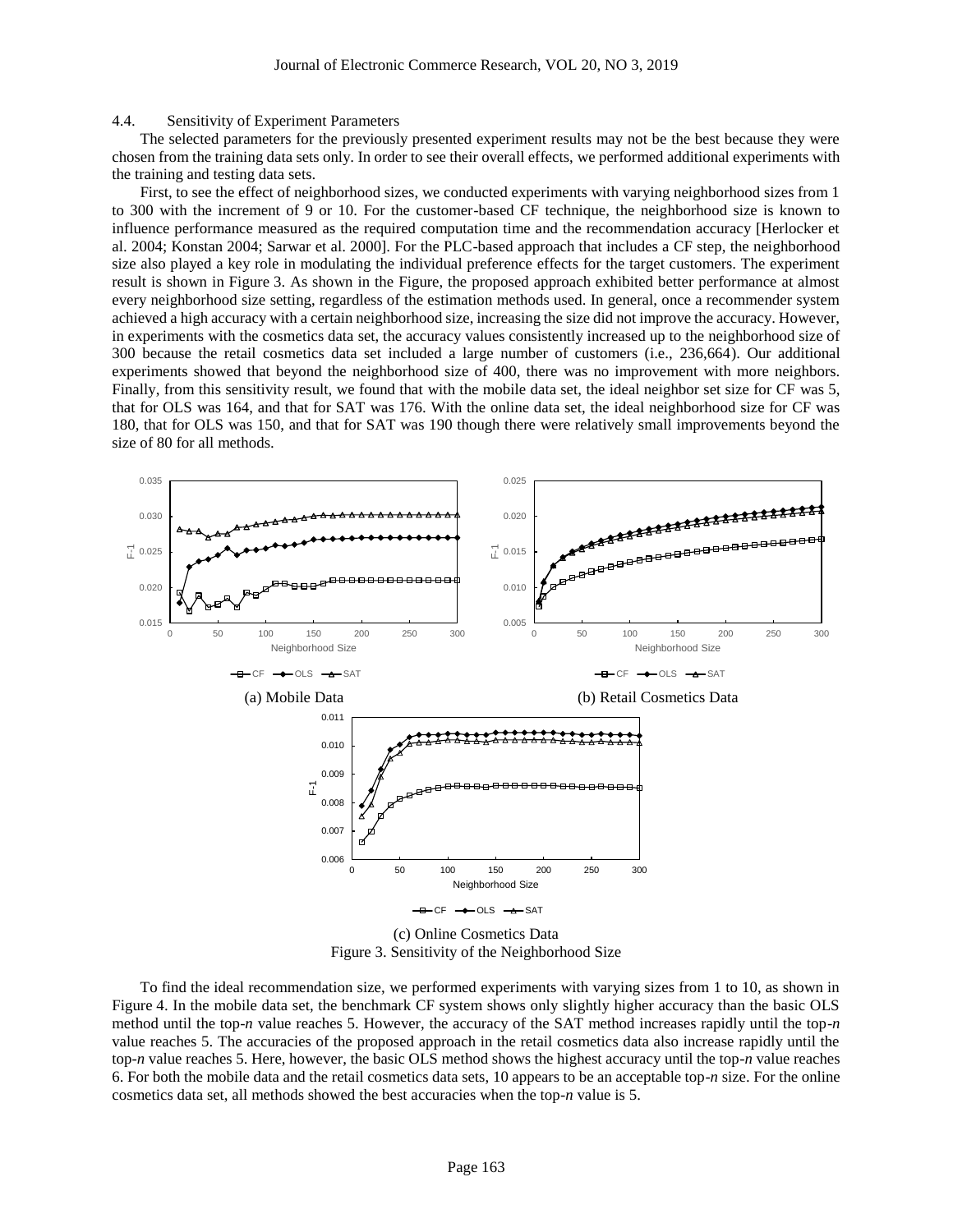

(c) Online Cosmetics Data Figure 4. Sensitivity of the Recommendation Size

The scale parameter ( $\alpha$ ) of Equations (1) and (2) in our approach plays a key role in determining how PLS and PLCS affect RS. Thus, we examined the sensitivity of the parameter setting, as shown in Figure 5. A higher value of the scale parameter means that the influence of the PLS on the RS is stronger. In other words, when the ideal value of the scale parameter is high, the individual preference effect is considered significant in making recommendations. For the mobile data set, the highest performance was achieved when the alpha parameter was 0.3–0.5 (0.3 for OLS and 0.4 for SAT), while for the retail cosmetics data set, the highest performance was achieved when the scale parameter was 0.9. For the online cosmetics data set, the highest performance was achieved when the scale parameter is 0.1. Thus, we noticed that the scale parameter (determining whether the general popularity effect or the individual preference effect would be more influential) did not depend on product types. However, perhaps it depends on the sales channels. Both the mobile data and online cosmetics data sets were obtained from virtual stores, but the retail cosmetic sets were from brick-and-mortar stores.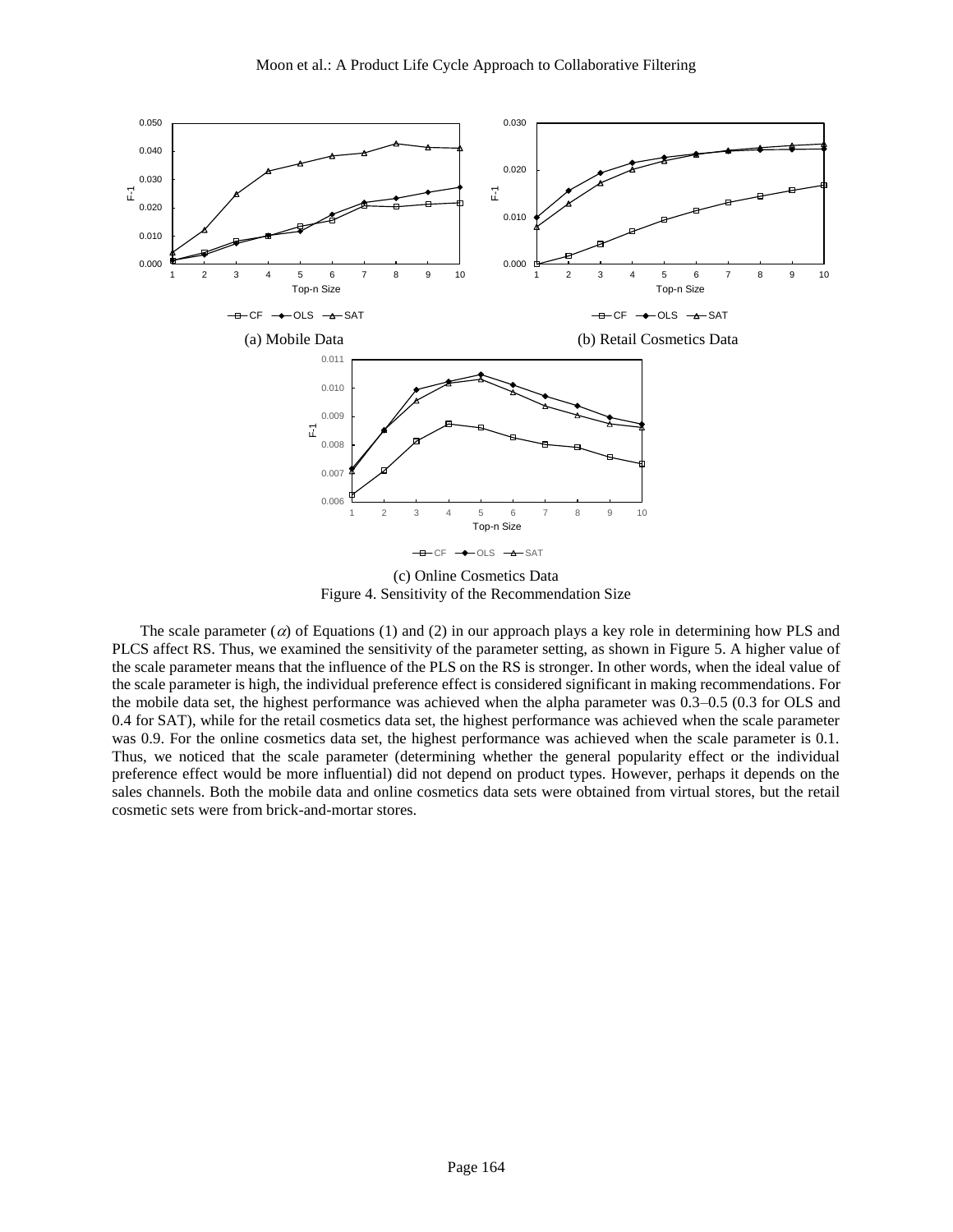

(c) Online Cosmetics Data Figure 5. Sensitivity of the Scale Parameter  $(\alpha)$ 

#### **5. Conclusion**

#### 5.1. Summary

In this paper, we propose a hybrid recommendation approach based on the product life cycle (PLC) concept using the Bass model [Bass 1969; Bass et al. 1994]. While the PLC concepts based the Bass model is widely accepted in marketing literature, it has not been used for recommender systems despite conceptual similarities between product diffusion and recommendation. Though the PLC model and the recommendation as a form of personalization [Im 2007; Mulvenna et al. 2000; Murthi & Sarkar 2003] differ in that the former addresses the general market penetration of a product while the latter works on the estimation of an individual target customer's product adoption likelihood, their conceptual similarities allow us to combine them in recommendation. That is, the main contribution of our study is the introduction of the PLC concept for improvement in collaborative filtering (CF)-based recommendation. In order to improve the overall quality of recommendation, we propose an approach that integrates both general popularity effects (market trends) and individual preference effects (customer preferences). In our study, we suggest that recommendation be based on not only estimation of individual customers' preferences obtained through the CF algorithm but also market trends utilizing the Bass model.

Through experiments on three data sets of two distinct products (i.e., mobile images and cosmetics) utilizing two different sales channels (i.e., online and offline retail stores), we find that the proposed PLC-based recommendation approach performs better than traditional customer-based CF systems. In addition, we show the proper settings for recommendations in online sales and offline sales environments. The experiment results show that the influence of preference and popularity effects can vary based on the characteristics of distribution channels. Therefore, we claim that our approach can provide efficient marketing tools for marketers and an opportunity to expand the domains of recommender systems. In addition, our approach combines recommender systems and marketing theories. Using wellknown theories supported by pioneering researchers, and we suggest an approach based on interdisciplinary convergence research. Moreover, we find that global effects such as market trends are also important in predicting individual preferences. Therefore, this study provides implications for researchers and managers. First, in recommender studies, most researchers have concentrated on finding some factors that influence individual preferences. In particular, thanks to the development of machine learning techniques such as deep learning, many researchers have focused on more accurate item/user modeling. However, our experimental results show that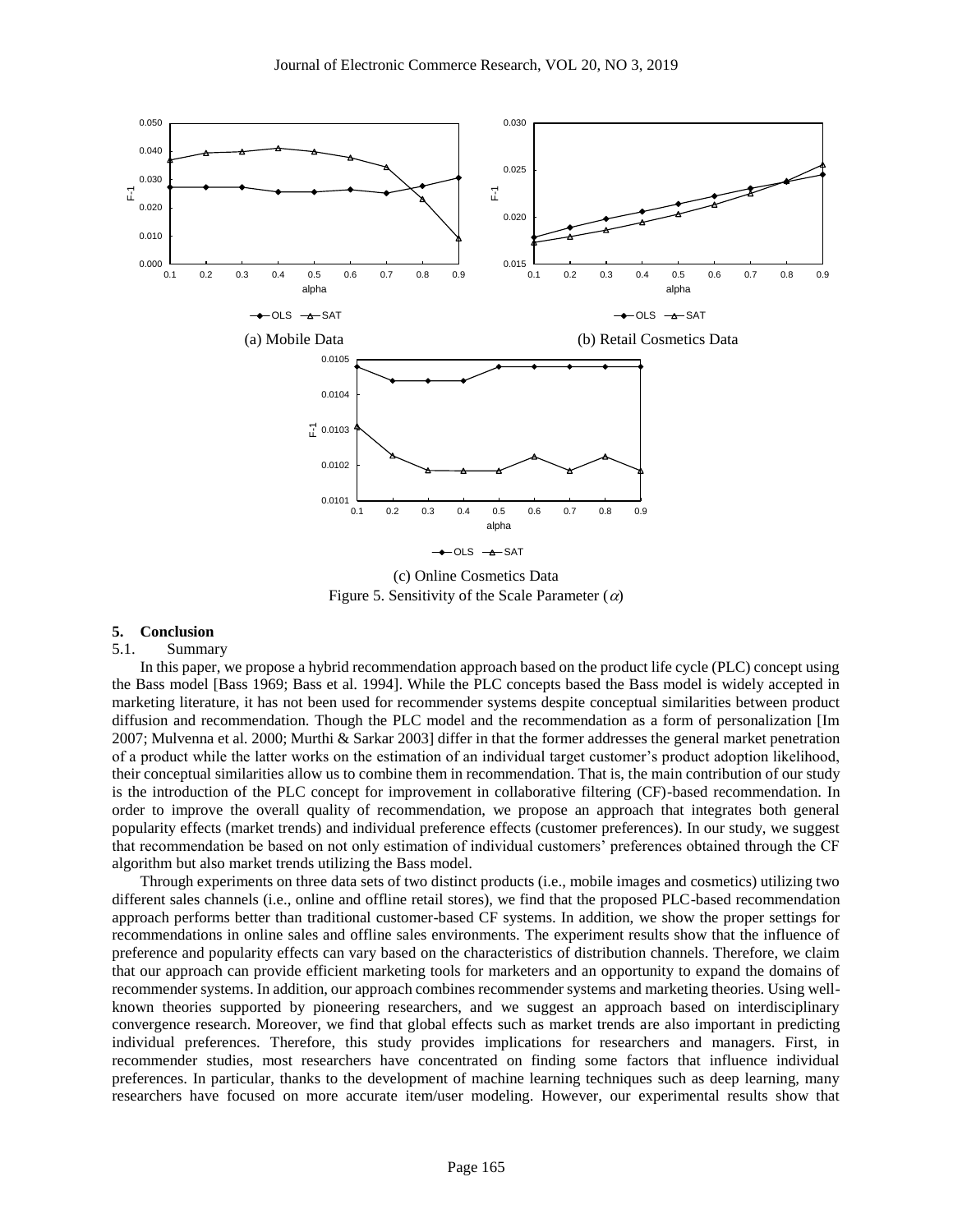additional factors related to the market are also important in inferring personal preferences. Moreover, through the experiment for the scale parameter, our study found that the proper value depends on the sales channels, not on product types. Therefore, to improve the performance of a recommender system, this study suggests that further researches should consider modeling for specific target market domains. Second, our method contains the process that estimates the current position of the life cycle for each product. Managers may use this to determine product lines that they intend to focus on. In addition, using the scale parameter values, they may identify proper marketing efforts for the distribution channels. For example, our results show that customers of the online cosmetic market are affected by individual preferences but customers of the offline cosmetic market are affected by general popularity. In sum, our method may provide some insights in formulating marketing strategies.

# 5.2. Observations and Discussions

From the performance experiment results, we notice that the use of PLC increases recommendation accuracy for all three data sets. The results not only show that individual products' positions at their life cycles affect their attractiveness to potential customers, but also indicate that the use of both PLC and CF indices in the proposed algorithm improves the recommendation quality. The neighborhood size is an influential factor and determining a proper size is practically important. If the neighborhood size is same as the whole customer base, the CF recommendation becomes a best-seller list recommendation, which does not personalize recommendations and thus performs worse than both customer-based and item-to-item CF methods [Linden, Smith, & York, 2003]. On the other hand, if the neighborhood size is very small, the individual preference effect provided by CF becomes negligible. The sensitivity experiments show proper sizes for the three data sets. Depending on product types, optimal neighborhood sizes experimentally determined are different. Even if products are the same (i.e., cosmetics and beauty products of the second and the third data sets), proper neighborhood sizes differ for different sale channels.

In the sensitivity experiments for the scale parameter, we see a possibility of difference in recommendations between online and physical store environments. The general popularity effect is more important than the individual preference effect in the online store. That is, customers in online sales environments are more easily affected by market trends. However, in the physical stores, customer preferences are influenced more by their neighbors' purchase records, though the general popularity effect plays some roles in recommendation.

#### 5.3. Limitations and On-Going Studies

However, our approach has some limitations. First, we considered only two products (i.e., cosmetics and mobile image products) over online and offline sales environments. In our study with limited data sets, we did not see any difference between types of products, but some difference between sales channels. Experiments with additional data sets covering more product types over online and offline environments will give more solid insights on the relative importance between the general popularity effect (obtained from products' product life cycle positions) and the individual preference effect (estimated by collaborative filtering). We will extend our study to include various types of data sources

Second, researchers have recently considered non-accuracy metrics such as diversity, serendipity [Kotkov, Wang, & Veijalainen 2016], and implicit feedback [Choi et al. 2016; Hu, Koren, & Volinsky 2008] because they can capture other effects (i.e., longer-term profitability) of recommender systems. At the moment, we did not test how the addition of PLC into CF would affect non-accuracy metrics, in particular, the diversity measure. The general popularity effect of PLC is a form of global index (like a best-seller index) and thus would decrease recommendation diversity. On the other hand, the PLC score of Equation [\(2\)](#page-4-1) quickly decreases as a product's market gets saturated. That is, the general popularity effect of PLC quickly adapts to the market status and tends to limit repeated recommendation of the same product. In sum, until experimentally verified, we cannot tell the effect of PLC on the diversity measure. Therefore, in future work, we plan to test our approach in various domains with both accuracy and non-accuracy metrics.

Third, the proposed method directly adds the general popularity effect and the individual preference effect as their harmonic mean. There can be various other possibilities to combine these two effects. One of them is to sequentially apply them. The purchase likelihood score of CF in Equation [\(1\)](#page-3-0) finds top-*m* products first. Among them, the PLC score of Equation [\(2\)](#page-4-1) is used to select top-*n* (where  $n \le m$ ). This algorithm can be computationally more efficient than the algorithm proposed in this paper. However, it can miss some popular products in the recommendation list. Alternatively, the opposite sequence can be used to determine top-*n*. This algorithm can be useful for customers who have not purchased products for a while. Such infrequent customers' neighbors tend to contain rather outdated products in their profiles; thus, a recommendation list from them may not be useful at all. The use of the PLC score first will generate currently popular *m* products, from which the purchase likelihood score generates top-*n* products. There are many other possibilities to design recommendation algorithms. We will evaluate several potential algorithms and propose perhaps not just single algorithm but rather a group of algorithms that can be used for various types of products and customers.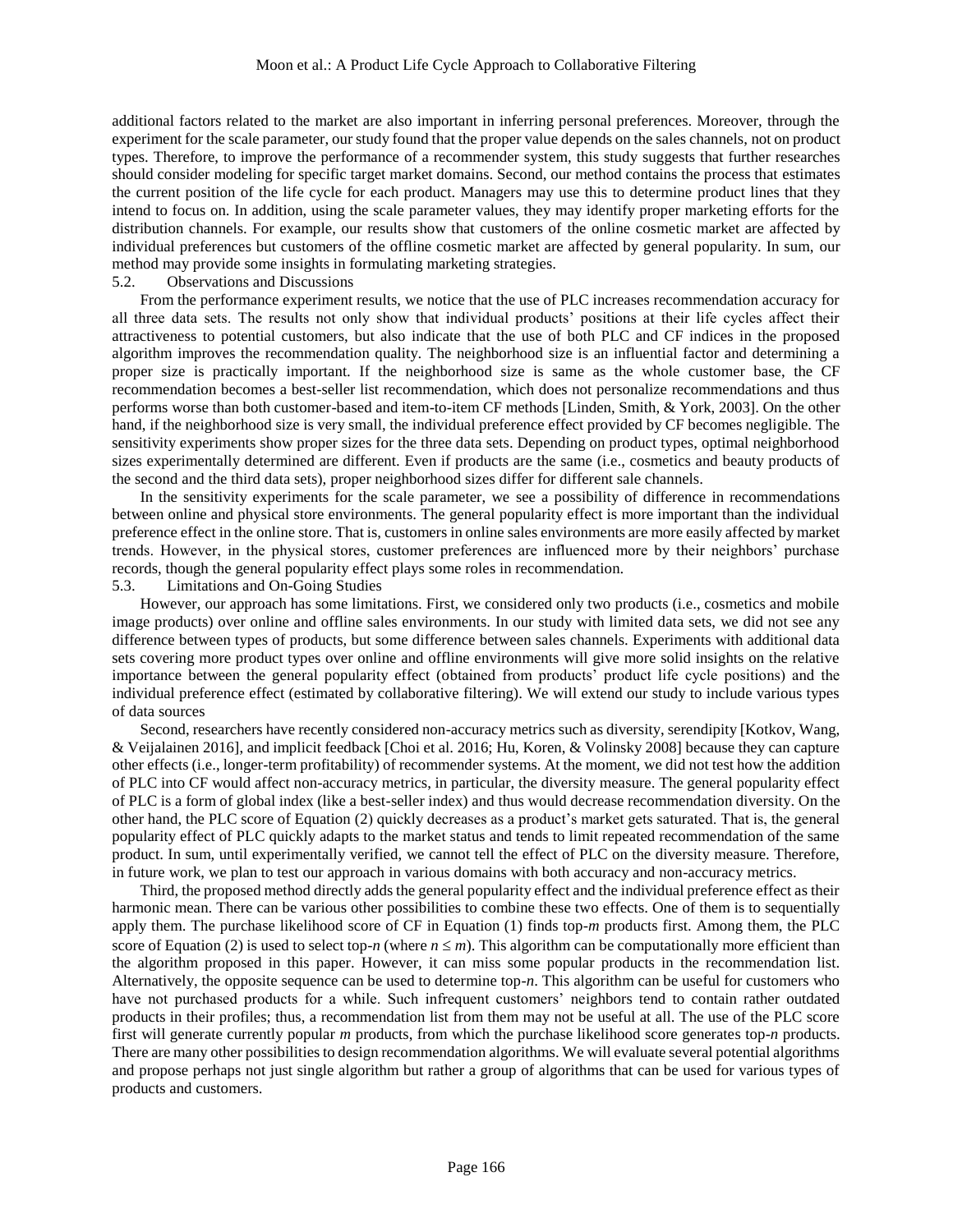Finally, in our study, we adopted the simple Bass model for PLC estimation. However, there are many different PLC models built on characteristics of products (Rink & Swan, 1979). The proposed algorithm may work better if more appropriate PLC models are adopted. We plan to test the proposed hybrid method with other PLC models and report the results in the subsequent research paper.

#### **REFERENCES**

- Adomavicius, G. and A. Tuzhilin, "Toward the Next Generation of Recommender Systems: A Survey of the State-ofthe-Art and Possible Extensions," *IEEE Transactions on Knowledge and Data Engineering*, Vol. 17, No. 6:734– 749, 2005.
- Aimeur, E. and M. Vézeau, "Short-term Profiling for a Case-Based Reasoning Recommendation System," in *Proceedings of the 11th European Conference on Machine Learning (ECML)*, 23–30, 2000.
- Bass, F.M., "A New Product Growth for Model Consumer Durables," *Management Science*, Vol. 15, No. 6:215–227, 1969.
- Bass, F.M., T.V. Krishnan, and D.C. Jain, "Why the Bass Model Fits without Decision Variables," *Marketing Science*, Vol. 13, No. 3:203–223, 1994
- Berkovsky, S., T. Kuflik, and F. Ricci, "Mediation of User Models for Enhanced Personalization in Recommender Systems," *User Modeling and User-Adapted Interaction*, Vol. 18, No. 3:245–286, 2008.
- Choi, J., H.J. Lee, and H. Kim, "Examining the Effect of Personalized App Recommender Systems on Purchase Intention: A self and Social-Interaction Perspective," *Journal of Electronic Commerce Research*, Vol. 18, No. 1:73–102, 2017.
- Choi, I.Y., M.G. Oh, J.K. Kim, and Y.U. Ryu, "Collaborative Filtering with Facial Expressions for Online Video Recommendation," *International Journal of Information Management*, Vol. 36, No. 3:397–402, 2016.
- Dellarocas, C., X.M. Zhang, and N.F. Awad, "Exploring the Value of Online Product Reviews in Forecasting Sales: The Case of Motion Pictures," *Journal of Interactive Marketing*, Vol. 21, No. 4:23–45, 2007.
- Delre, S.A., T.L. Broekhuizen, and T.H. Bijmolt, "The Effects of Shared Consumption on Product Life Cycles and Advertising Effectiveness: The Case of the Motion Picture Market," *Journal of Marketing Research*, Vol. 53, No. 4:608–627, 2016.
- Franses, P.H., "The Life Cycle of Social Media," *Applied Economics Letters*, Vol. 22, No. 10:796–800, 2015.
- Garcia-Molina, H., G. Koutrika, and A. Parameswaran, "Information Seeking: Convergence of Search, Recommendations, and Advertising," *Communications of the ACM*, Vol. 54, No. 11:121–130, 2011.
- Goldberg, D., D. Nichols, B.M. Oki, and D. Terry, "Using Collaborative Filtering to Weave an Information Tapestry," *Communications of the ACM*, Vol. 35, No. 12:61–70, 1992.
- Hanani, U., B. Shapira, and P. Shoval, "Information Filtering: Overview of Issues, Research and Systems," *User Modeling and User-Adapted Interaction*, Vol. 11, No. 3:203–259, 2001.
- Herlocker, J.L., J.A. Konstan, L.G. Terveen, and J.T. Riedl, "Evaluating Collaborative Filtering Recommender Systems," *ACM Transactions on Information Systems*, Vol. 22, No. 1:5–53, 2004.
- Hollensen, S. *Marketing Management: A Relationship Approach*.New York, NY: Pearson Education, 2010.
- Hu, K., J. Acimovic, F. Erize, D.J. Thomas, and J.A. Van Mieghem, "Forecasting Product Life Cycle Curves: Practical Approach and Empirical Analysis," *Manufacturing & Service Operations Management*, forthcoming. 2018.
- Hu, Y., Y. Koren, and C. Volinsky, "Collaborative Filtering for Implicit Feedback Datasets," in *Proceedings of the 8th IEEE International Conference on Data Mining*, 263–272, 2008.
- Im, I. and A. Hars, "Does a One-Size Recommendation System Fit All? The Effectiveness of Collaborative Filtering Based Recommendation Systems across Different Domains and Search Modes," *ACM Transactions on Information Systems*, Vol. 26, No. 1, Article 4, 2007.
- Jannach, D., M. Zanker, A. Felfernig, and G. Friedrich, *Recommender Systems: An Introduction*. Cambridge, MA: Cambridge University Press, 2010.
- Jessenitschnig, M. and M. Zanker, "A Generic User Modeling Component for Hybrid Recommendation Strategies," in *Proceedings of the 2009 IEEE Conference on Commerce and Enterprise Computing*, 337–344, 2009.
- Kim, H.K., Y.U. Ryu, and J K. Kim, "Customer-Driven Content Recommendation over a Network of Customers," *IEEE Transactions on System, Man, Cybernetics–Part A: Systems and Humans*, Vol. 42, No. 1:48–56, 2012.
- Konstan, J.A., "Introduction to Recommender Systems: Algorithms and Evaluation," *ACM Transactions on Information Systems*, Vol. 22, No. 1:1–4, 2004.
- Kotkov, D., S. Wang, and J. Veijalainen, "A Survey of Serendipity in Recommender Systems," *Knowledge-Based Systems*, Vol. 111:180–192, 2016.
- Liang, T.P., H.J. Lai, and Y.C. Ku, "Personalized Content Recommendation and User Satisfaction: Theoretical Synthesis and Empirical Findings," *Journal of Management Information Systems*, Vol. 23, No. 3:45–70, 2006.